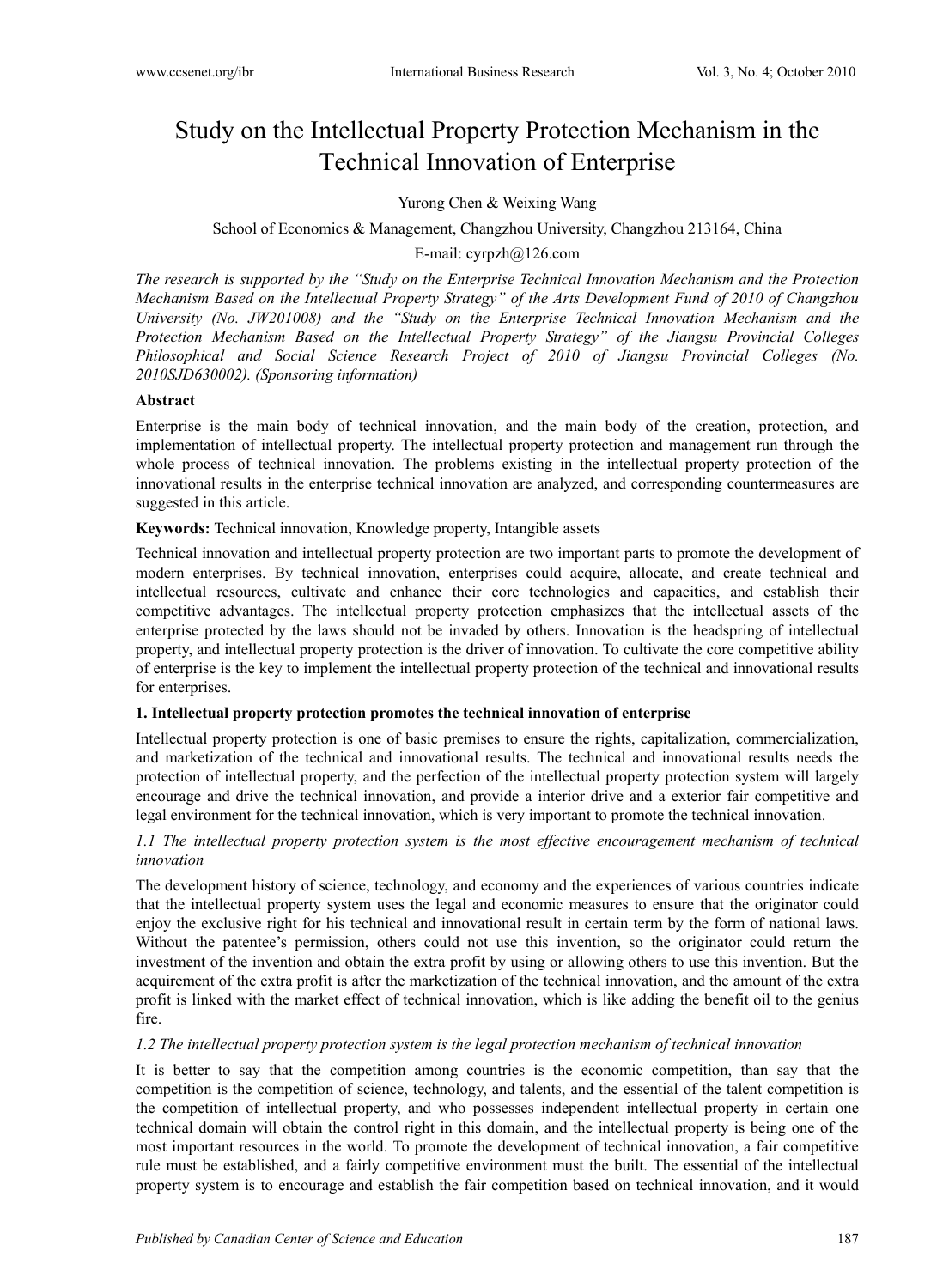establish the fairly competitive rule by the patent law, the brand law, the copyright law, and the anti-unfair competition law. At the same time, by the legal form, the intellectual property system will legally protect the patent right, the brand right, and the copyright according to relative laws. For those behaviors disobeying the intellectual property law, various governments all would punish them by the administration form or the judicial form.

#### *1.3 The intellectual property protection system is the leading mechanism of technical innovation*

The intellectual property system could provide not only powerful drive and effective legal guarantee for technical innovation, but also scientific reference to reasonably allocate technical innovation resources and correctly select the direction and approach of technical innovation. The patent laws in various countries all regulated that the invention and creation applying patent must publish the invention content by sufficient and complete specification in legal term. These up-to-date technical intelligences will be widely diffused in the world. The patent literatures are the historical record of human technical innovation, but the treasure of human intelligent results. Technical innovation staff could know and grasp the level and direction of the up-to-date technical innovation in the world, and select right direction and approach of technical innovation, effectively allocate the resources of technical innovation, enhance the start and level of technical innovation, avoid the waste of human resource, financial resource, and material resource, and create the up-to-date technologies and products on the "giants'" shoulders.

## *1.4 The intellectual property protection system is the accelerating mechanism of technical innovation industrialization*

Because of the novelty, the practicability, and the creativity, the intellectual property system could ensure that the patentee of the invention has twenty years' protection term in laws, and in this term, the illegal competition will be eliminated, so the implementation of the patent technology is more advantageous than the implementation of other technologies, and the originator can start the company himself, or go to the industrial and mining enterprises with his own patent and transfer the patent with compensation, and many new industries supported by the patent technologies will be gradually formed. The practice has proved that the intellectual property system has been the accelerator of the industrialization of technical innovation.

#### **2. Technical innovation is the creation activity of intellectual property**

Technical innovation is the process including the research and formation of new invention and creation, the application and implementation of new invention and creation, the commercialization and industrialization diffusion of new technology, and the commercialization of new technical results. In various stages and parts of the enterprise technical innovation, the intellectual property protection is being generated and filtered, and the technical innovation is closely related with the intellectual property protection, and both of them will drive the flourish development of the enterprise in the drastic market competition.

#### *2.1 The intellectual property protection in the planning and evaluation stage of technical innovation*

The planning and evaluation stage is the start of technical innovation, and it means the innovation subject begin to think the primary consideration, conception, and evaluation about the scientific foreground, the production method, the technical project, and the technical flow under the influence of various innovational factors, and discover valuable new technologies, methods, organizations, and market, and prepare for relative creative activities. In this stage, many creative intellectual activities such as information acquisition, materials induction, market analysis, and value judgment are needed, so large numerous of intellectual properties will occur, such as the actuality and prediction of certain technology by information acquisition and processing, the market report of certain production by the market analysis, and the relative industrial competition trend and profitable foreground by the evaluation and prediction, which all have large commercial values, and some of them could form the intellectual properties such as copyright and commercial secrets, and are very important to confirm the technical object, the product direction, and the competitive strategy for the enterprises in the starting stage.

#### *2.2 The intellectual property protection in the research and development stage of technical innovation*

By research and development, new product, technologies, and other technical results could be obtained, and these results should be applied and protected by the form of patent, and be saved as the innovation subject's commercial secrets. In addition, innovation subject's all technical materials and research and development result could be protected by the copyright. Except for self-research and development of innovation subject, innovation subject could cooperate with scientific research institutions and colleges, and these activities could produce the intellectual properties such as patent, copyright, and commercial secrete, and the different is that these units would share the rights of intellectual property according to the arrangement and laws. In the cooperation and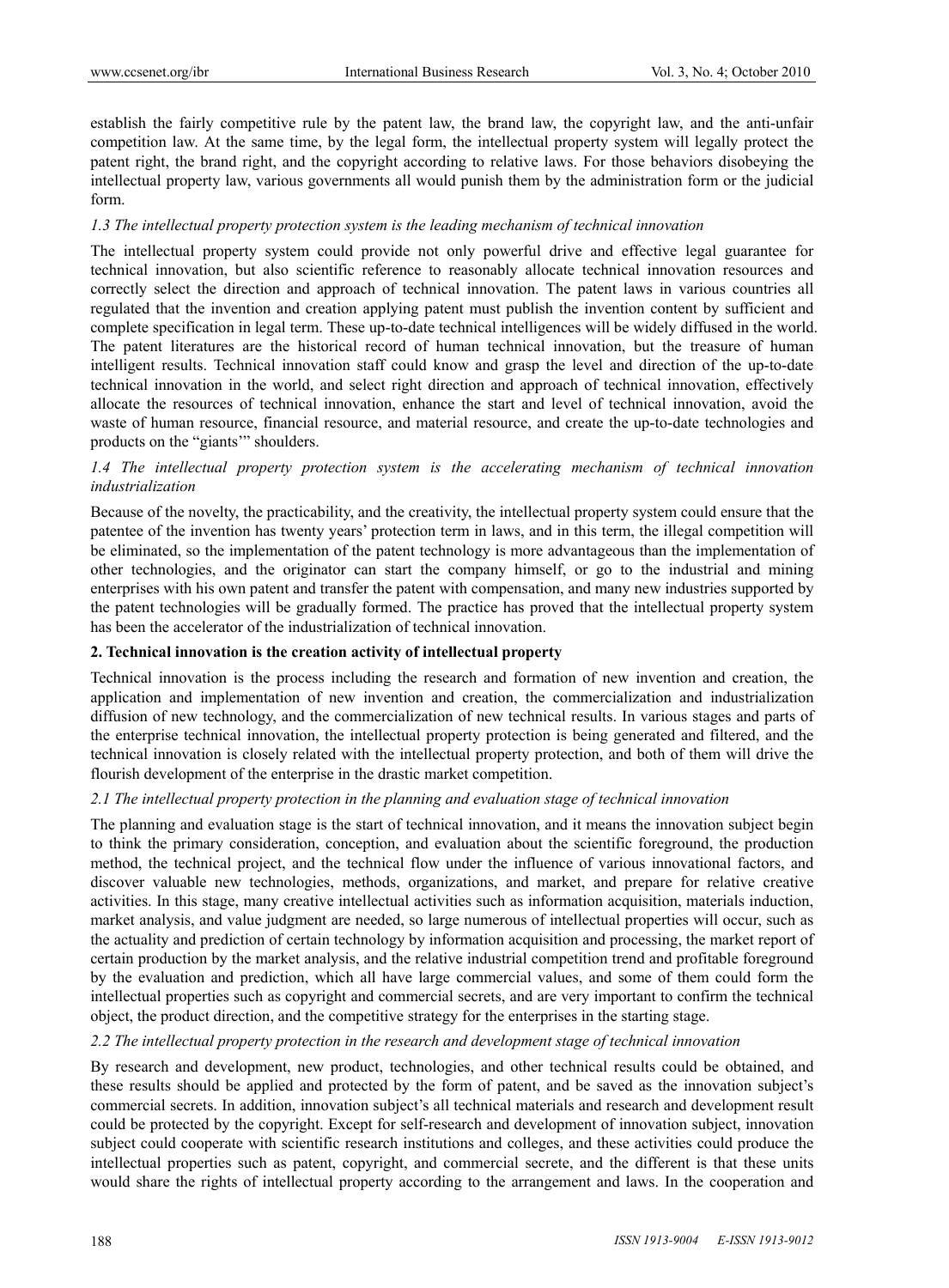development process, the intellectual property ownership must be confirmed in the innovation, and both parties in the cooperation should sign the contract, confirm the authorship right, the ownership, the application right, and the using right of the results to avoid the intellectual property right disputes. Except for above forms, the intellectual properties will also be produced in the technical introduction and technical trade, and it is also a mode to obtain the intellectual property for modern enterprise.

#### *2.3 The intellectual property protection in the experiment and trial-production stage of technical innovation*

The generation and commercialization implementation of a new technology need a series of experiments, and before the scale production, the trial-production should be implemented because of the subjective process of the mature process and the production implementation of technology. This process contains the intellectual properties such as the invention and design patent, the copyright, and the technical secret, for example, the certain product obtained by the research and experiment, or the method of manufacturing certain product, and the appearance design products all could be the patents to apply, and the key technologies, the manufacturing methods, and prescriptions could be managed by the form of technical secrets in the nonpublic state, and the technical parameters, the performance explanation, and the design drawings of the primary products formed in this stage could be protected according to the copyright law, and these results could form the intellectual properties which could be protected.

#### *2.4 The intellectual property protection in the production and distribution stage of technical innovation*

By the research and development and trail production, this technical project and level have entered into the mature stage, and the innovation subject could implement large numbers of commercialization production and distribution, and this stage is the most important formation stage of the intellectual property. The mass-production level and the commercialization level are closely related with the intellectual property management level in this stage. Except for the intellectual properties such as technical knack, copyright, and commercial secretes, the most important thing in this stage is to produce and protect the trademark right. Trademark represents the quality and reputation of the special product in the special enterprise, and it is very important and valuable to develop the market, maintain the reputation, and ensure the distribution for the enterprise. Generally, enterprises will register the trademark for their products in the production and distribution, so in this stage, this important intellectual property, i.e. the trademark, will certainly form.

#### *2.5 The intellectual property protection in the information diffusion of technical innovation*

Good intellectual property protection environment is propitious to diffuse the results of technical innovation, or else, these technologies should be kept in secrete, but the technologies in secrete are disadvantageous. First, others would not obtain the information, and may repetitively research and develop. Second, once the secret measures are not effective, others will obtain the knowledge by visit, learning, negotiation, and reverse engineering, and the originator will not obtain the extra profit. Third, the secret technology could not compete with the trading of similar technologies to the third party. But the technologies protected by the intellectual property could be published, because the patent right is an exclusive right, and any others could not use it for the production and operation, but the patent technologies could be published under the legal protection, and anyone could check it for the scientific research and enhance the start and speed of scientific research.

#### *2.6 The intellectual property protection in the asset management of technical innovation*

The result of technical innovation could form the intellectual property by legal registration and authorization, and become the intangible assets to embody the strength of enterprise. Technical innovation could also produce concealed and nonpublic knowledge such as technical secrets, and these innovations belong to the interior knowledge assets, and must be protected by the management of interior knowledge assets.

#### **3. Intellectual property protection in the technical innovation process**

#### *3.1 Problems existing in the intellectual property protection of technical innovation process*

#### 3.1.1 Technical innovation body's ideological cognition is not clear

Up to now, some technical innovational subjects have not known the intellectual property protection problems clearly in the technical innovational process. For example, they don't know what the intellectual property is, and don't know the intellectual property law, and don't know the intellectual property could be formed in the technical innovational process, and cannot acquire the intellectual property in the technical innovation process, and they don't know and will not protect their intellectual property, and will not and would not protect others' intellectual property. And they will not only ignore the intellectual property in the cultural domain, but also don't emphasize the intellectual property in the decision.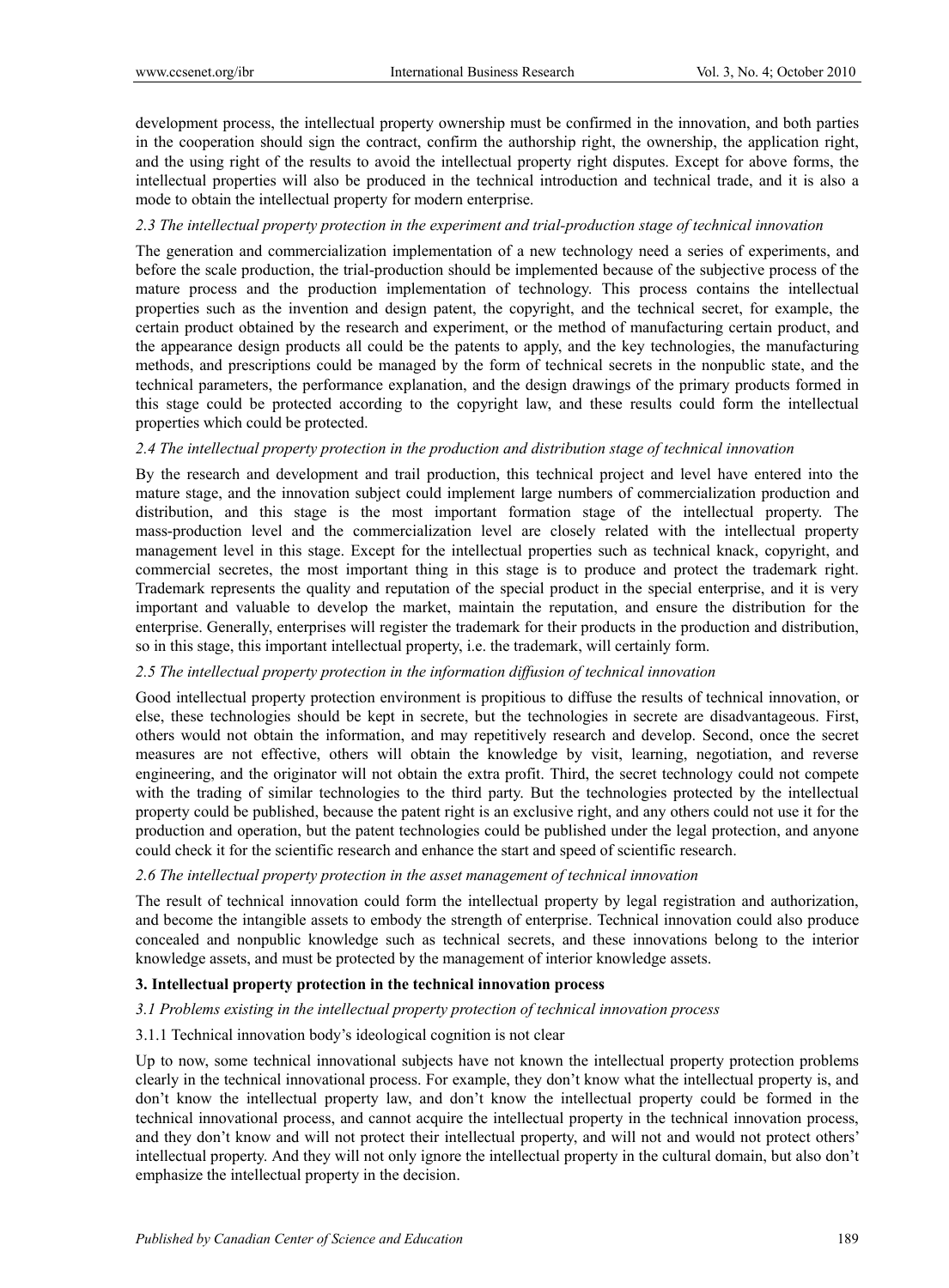3.1.2 The investment of intellectual property protection in the technical innovation process is deficient

In China, the investments of financial and human resources to protect the intellectual property in the technical innovational process have not adapted the international competition of the drastic technical innovation and intellectual property. There are many relative institutions in foreign countries, but not in China, such as the independent intellectual property court and the self-disciplined industrial intellectual property protection association. The manning quotas in the intellectual property protection institution are still too small, and the technical innovational subjects' investment is too less, including the corresponding investments in the intellectual property management and protection departments. And the senior talents or professional talents directly engaging in the intellectual property protection in the technical innovational subject or relative intellectual property management, agency, and protection institutions are very deficient.

3.1.3 The agency between technical innovation and intellectual property is weak

At present, there are few social organizations, institutions, personnel, and service projects providing the intellectual property service between the government department or the judicial department with the intellectual innovational subject or the intellectual property oblige, and the service level is very low. The foreign and domestic intellectual property communication and cooperation whether on the layer of technical innovation subject or the agency institution or on the layer of administration management and the justice are almost hard to adapt the requirements of intellectual property protection in the technical innovation process.

3.1.4 Technical innovation body lacks in protection strategies or the target is not practical

Many technical innovational subjects or intellectual property obliges including enterprises, colleges, graduate schools, and individuals in special conditions will not plan the acquisition, utilization, management, and protection of intellectual property in the technical innovational process. And many targets of the intellectual innovational subjects will not accord with the requirements of the times, and fall away the maximization of the economic and social benefits.

3.1.5 The exterior protection measures are deficient in the technical innovation process

The macro management of technical innovation or the intellectual property protection department of the state have not harmonized the intellectual property protection strategies or polices systematically and properly in time, or adjusted and confirmed these strategies or polices from the view of the benefit maximization of different right subjects or the promotion of technical innovation.

#### *3.2 Countermeasures of the intellectual property protection in the technical innovation process*

3.2.1 Enhancing the strategic consciousness of intellectual property protection

Enterprises should develop the strategic research of intellectual property surrounding the total strategic subject, and form their own core technologies or products. The patent management should run through the whole process of technical innovation, and largely enhance the ability of utilizing the patent system and the level of protecting the patent.

3.2.2 Enhancing the management level of intellectual protection

Combining with the practice of production and operation, the government should institute the work plan of intellectual property, and confirm the organization institution, the management responsibility, the management range, the employees' obligation, and relative legal responsibilities of the intellectual property protection work. By effective networking management, enterprises could enhance the level of whole service, including the quantity, quantity, and result transformation of intellectual property.

3.2.3 Establishing the encouragement and limitation mechanism of intellectual property

The government should build good enterprise development environment to encourage the innovation of science and technology, carry out the policy that the patent technology participates in the distribution as the production factor, guarantee the patent originators to obtain their own returns, and further stimulate scientific research personnel's enthusiasm. The government should also grasp the talent flow, and strengthen the management of those persons assuming the scientific research tasks, and constitute strict limitation systems. For those key technologies about the enterprises, relative enterprises can apply the secret protection of enterprise technology without the patent application, and these core technologies could be controlled dispersedly, i.e. a set of complete technology should be grasped by many individuals or organizations, and the key department should be managed in different grades to ensure the safety of the core technology.

3.2.4 Quickening the transformation speed of intellectual property results

The successful transformation of scientific results is the best protection to the intellectual property, and the final